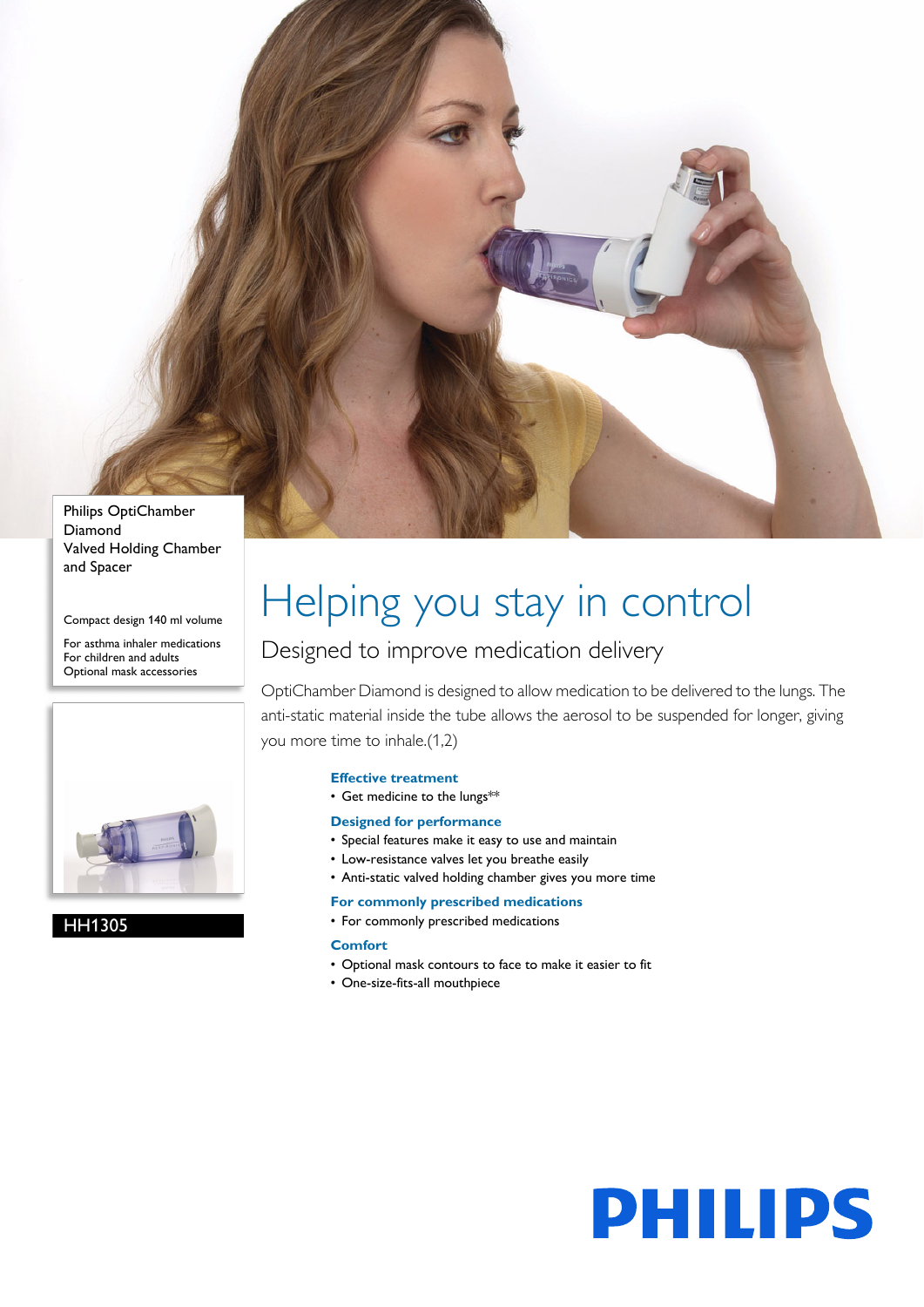#### **Highlights** Valved Holding Chamber and Spacer Compact design 140 ml volume For asthma inhaler medications, For children and adults, Optional mask accessories

#### **Get medicine to the lungs**



OptiChamber Diamond is designed to improve aerosol delivery to the lungs and can help you maximise the effectiveness of your inhaled therapies.

#### **Breathe easier**

Low resistance valves



Low resistance valves open freely, even under low flow rates from children, allowing you or your child to breathe easily through the chamber.\*

#### **Time to breathe**



OptiChamber Diamond is designed to allow medication to be delivered to the lungs. The anti-static material inside the tube allows the aerosol to be suspended longer, giving you more time to inhale.\*1

#### **Easy use, easy maintenance**



The adapter keeps your inhaler securely in place, while the built-in whistle lets you know if you are breathing in too fast. Both the mouthpiece and adapter are easily removed for cleaning.

#### **For adults and children**



Designed with a stepped mouthpiece, the OptiChamber Diamond can be used by both children and adults.

#### **Compatible**



OptiChamber Diamond is designed for use with all of your commonly prescribed inhaler medications.

#### **Comfort**



The detachable LiteTouch facemask has a soft contoured cushion that fits easily and rests gently on the face to provide a more comfortable treatment. The SoftTouch seal helps reduce leakage.\*\*\*